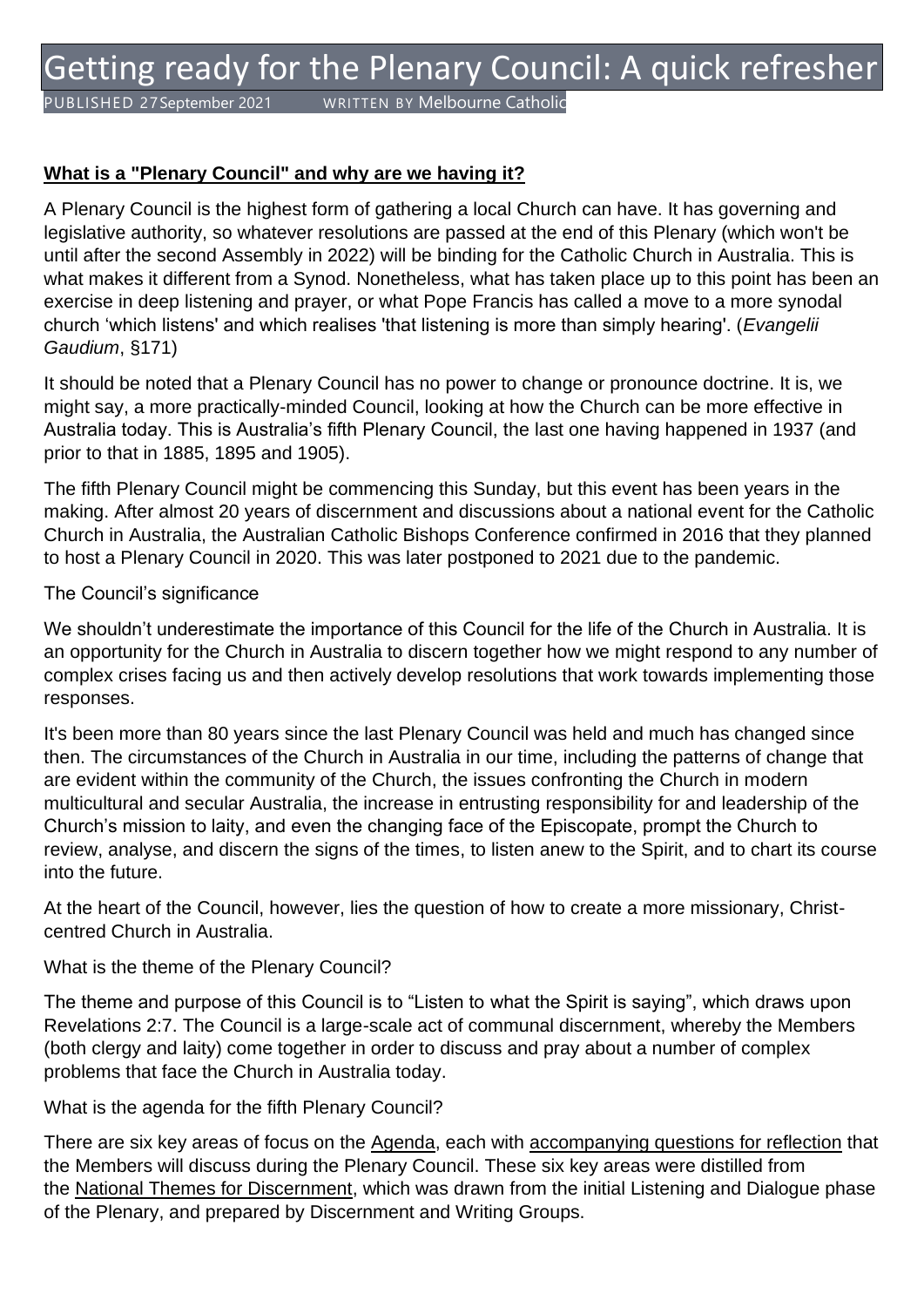Arguably, the two biggest challenges being responded to are these: the failures of the Church as highlighted by the Royal Commission into Institutional Responses to Child Sexual Abuse; and the Church's ability to form missionary disciples for the effective proclamation of the Gospel. Helping survivors of sexual abuse, and working to evangelise more effectively in a society that is very different from 20 or 30 years ago, are two of the topics that will be of primary importance.



The agenda of the fifth Plenary Council of Australia

## **What has taken place to get us to this point of the First Assembly?**

We began with the Preparatory Stage.

- 1. It began with the Listening and Dialogue Phase. This took place over the course of about ten months (across 2018 and 2019), and sessions were held in parishes across Australia. These sessions were an opportunity to talk with each other about the issues facing the Church today and how the Holy Spirit might be guiding us to respond to them. Written responses were then submitted to be reviewed in the second phase of the process. Over 222,000 people participated in those sessions and there were over 17,500 written submissions accounted for. Of these submissions, 2,440 responses were submitted [from Melbourne](https://plenarycouncil.catholic.org.au/wp-content/uploads/2020/03/Diocesan-Final-Report-Phase-1-Melbourne.pdf) with more than 1,500 respondents saying they participated in a Listening and Dialogue session. Of those submissions, 791 were from groups and 1,649 were from individuals.
- 2. The second phase of the Plenary process was a period of Listening and Discernment. During this phase, Discernment and Writing Groups were formed in order to review the submissions and develop the National Themes for Discernment mentioned above. From these themes, an [Agenda](https://plenarycouncil.catholic.org.au/wp-content/uploads/2021/06/Plenary-Council-Agenda.pdf) was developed with 16 questions that will be discussed at the First Assembly.
- 3. Members (or delegates) were commissioned from dioceses around Australia. There are [278](https://plenarycouncil.catholic.org.au/members/)  [members](https://plenarycouncil.catholic.org.au/members/) participating in the Plenary Council, plus a number of advisers and committees. These members are drawn from dioceses, eparchies, ordinariates, personal prelature, leaders of religious congregations and representatives of church ministries.